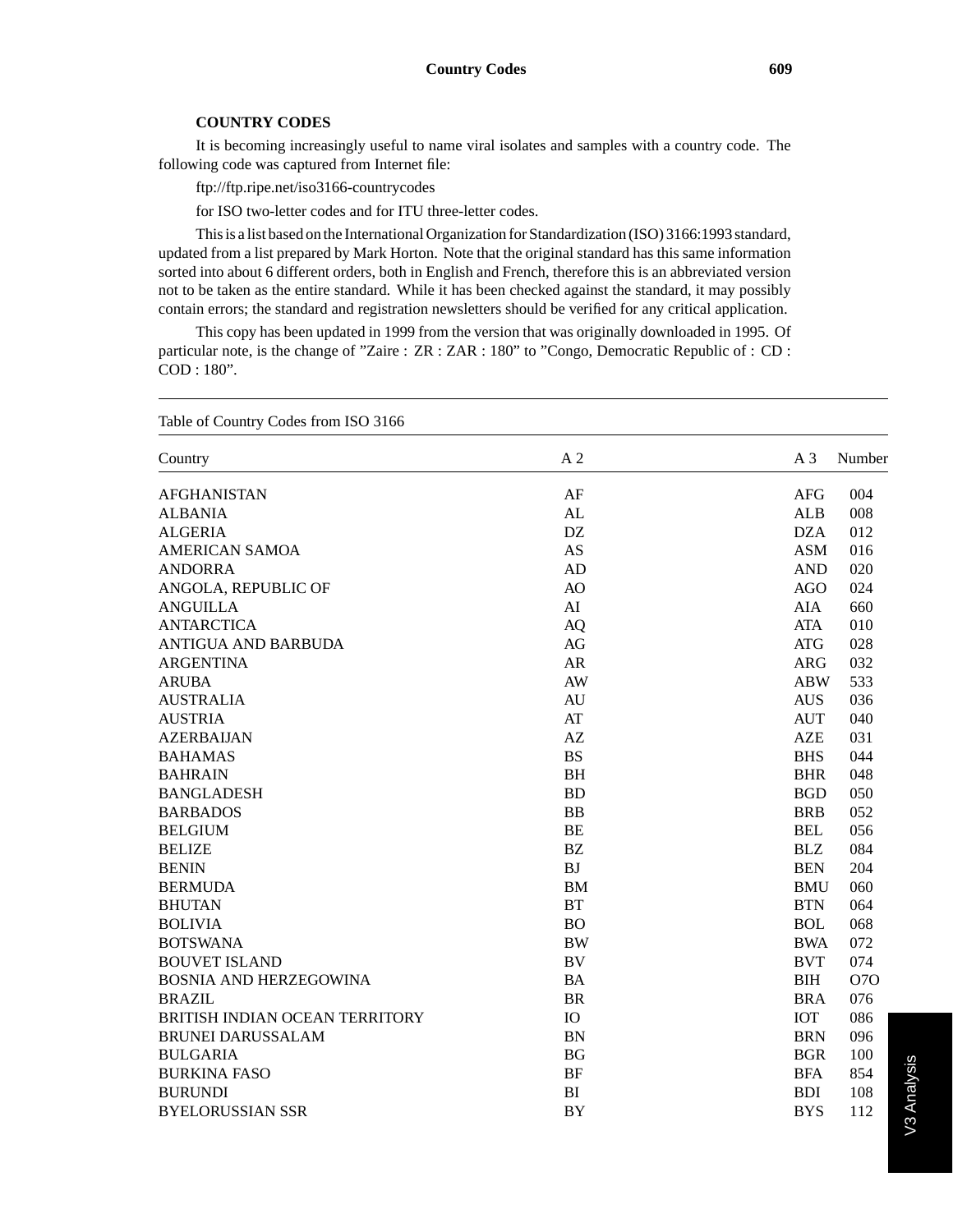| <b>CAMBODIA</b>               | KH                  | <b>KHM</b><br>116 |
|-------------------------------|---------------------|-------------------|
| <b>CAMEROON</b>               | CM                  | <b>CMR</b><br>120 |
| <b>CANADA</b>                 | CA                  | CAN<br>124        |
| <b>CAPE VERDE</b>             | CV                  | <b>CPV</b><br>132 |
| <b>CAYMAN ISLANDS</b>         | KY                  | <b>CYM</b><br>136 |
| CENTRAL AFRICAN REPUBLIC      | CF                  | <b>CAF</b><br>140 |
| <b>CHAD</b>                   | TD                  | <b>TCD</b><br>148 |
| <b>CHILE</b>                  | ${\rm CL}$          | <b>CHL</b><br>152 |
| <b>CHINA</b>                  | <b>CN</b>           | <b>CHN</b><br>156 |
| <b>CHRISTMAS ISLAND</b>       | CX                  | <b>CXR</b><br>162 |
| COCOS (KEELING) ISLANDS       | CC                  | <b>CCK</b><br>166 |
| <b>COLOMBIA</b>               | CO                  | <b>COL</b><br>170 |
| <b>COMOROS</b>                | <b>KM</b>           | <b>COM</b><br>174 |
| <b>CONGO</b>                  | CG                  | COG<br>178        |
| CONGO, DEMOCRATIC REPUBLIC OF | CD                  | <b>COD</b><br>180 |
| <b>COOK ISLANDS</b>           | CK                  | <b>COK</b><br>184 |
| <b>COSTA RICA</b>             | ${\cal CR}$         | <b>CRI</b><br>188 |
| <b>COTE D'IVOIRE</b>          | CI                  | <b>CIV</b><br>384 |
| <b>CROATIA</b>                | <b>HR</b>           | <b>HRV</b><br>191 |
| <b>CUBA</b>                   | CU                  | CUB<br>192        |
| <b>CYPRUS</b>                 | <b>CY</b>           | <b>CYP</b><br>196 |
| <b>CZECH REPUBLIC</b>         | $\operatorname{CZ}$ | <b>CZE</b><br>203 |
| <b>DENMARK</b>                | DK                  | <b>DNK</b><br>208 |
| <b>DJIBOUTI</b>               | DJ                  | DJI<br>262        |
| <b>DOMINICA</b>               | <b>DM</b>           | <b>DMA</b><br>212 |
| <b>DOMINICAN REPUBLIC</b>     | <b>DO</b>           | <b>DOM</b><br>214 |
| <b>EAST TIMOR</b>             | TP                  | <b>TMP</b><br>626 |
| <b>ECUADOR</b>                | EC                  | <b>ECU</b><br>218 |
| <b>EGYPT</b>                  | EG                  | 818<br>EGY        |
| <b>EL SALVADOR</b>            | ${\rm SV}$          | <b>SLV</b><br>222 |
| <b>EQUATORIAL GUINEA</b>      | GQ                  | <b>GNQ</b><br>226 |
| <b>ERITREA</b>                | ER                  | ERI<br>232        |
| <b>ESTONIA</b>                | EE                  | <b>EST</b><br>233 |
| <b>ETHIOPIA</b>               | ET                  | <b>ETH</b><br>231 |
| FALKLAND ISLANDS (MALVINAS)   | <b>FK</b>           | <b>FLK</b><br>238 |
| <b>FAROE ISLANDS</b>          | <b>FO</b>           | 234<br><b>FRO</b> |
| <b>FIJI</b>                   | FJ                  | FJI<br>242        |
| <b>FINLAND</b>                | ${\rm FI}$          | <b>FIN</b><br>246 |
| <b>FRANCE</b>                 | <b>FR</b>           | <b>FRA</b><br>250 |
| FRANCE, METROPOLITAN          | FX                  | 249               |
| <b>FRENCH GUIANA</b>          | $\operatorname{GF}$ | <b>GUF</b><br>254 |
| FRENCH POLYNESIA              | PF                  | <b>PYF</b><br>258 |
| FRENCH SOUTHERN TERRITORIES   | TF                  | <b>ATF</b><br>260 |
| <b>GABON</b>                  | GA                  | <b>GAB</b><br>266 |
| <b>GAMBIA</b>                 | <b>GM</b>           | <b>GMB</b><br>270 |
| <b>GEORGIA</b>                | <b>GE</b>           | <b>GEO</b><br>268 |
| <b>GERMANY</b>                | DE                  | <b>DEU</b><br>276 |
| <b>GHANA</b>                  | <b>GH</b>           | <b>GHA</b><br>288 |
| <b>GIBRALTAR</b>              | GI                  | <b>GIB</b><br>292 |
| <b>GREECE</b>                 | <b>GR</b>           | <b>GRC</b><br>300 |
| <b>GREENLAND</b>              | $\operatorname{GL}$ | <b>GRL</b><br>304 |
| <b>GRENADA</b>                | GD                  | <b>GRD</b><br>308 |
| <b>GUADELOUPE</b>             | ${\rm GP}$          | <b>GLP</b><br>312 |
| <b>GUAM</b>                   | GU                  | <b>GUM</b><br>316 |
|                               |                     |                   |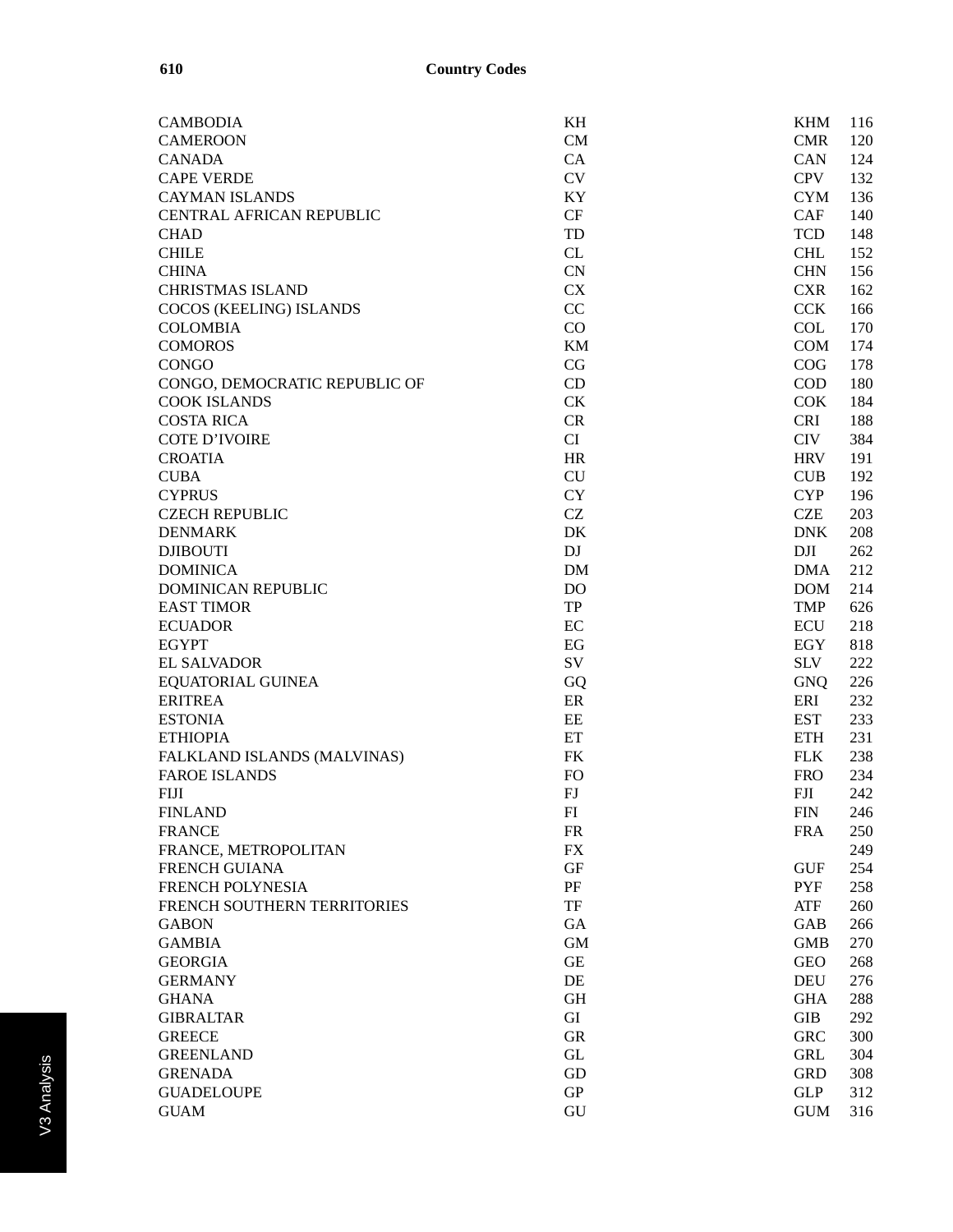| <b>GUATEMALA</b>                       | <b>GT</b>              | <b>GTM</b>       | 320        |
|----------------------------------------|------------------------|------------------|------------|
| <b>GUINEA</b>                          | <b>GN</b>              | <b>GIN</b>       | 324        |
| <b>GUINEA-BISSAU</b>                   | <b>GW</b>              | <b>GNB</b>       | 624        |
| <b>GUYANA</b>                          | GY                     | <b>GUY</b>       | 328        |
| <b>HAITI</b>                           | HT                     | <b>HTI</b>       | 332        |
| HEARD AND MCDONALD ISLANDS             | HM                     | <b>HMD</b>       | 334        |
| <b>HONDURAS</b>                        | HN                     | <b>HND</b>       | 340        |
| <b>HONG KONG</b>                       | HK                     | <b>HKG</b>       | 344        |
| <b>HUNGARY</b>                         | HU                     | <b>HUN</b>       | 348        |
| <b>ICELAND</b>                         | IS                     | <b>ISL</b>       | 352        |
| <b>INDIA</b>                           | IN                     | <b>IND</b>       | 356        |
| <b>INDONESIA</b>                       | ID                     | <b>IDN</b>       | 360        |
| <b>IRAN (ISLAMIC REPUBLIC OF)</b>      | IR                     | <b>IRN</b>       | 364        |
| <b>IRAQ</b>                            | IQ                     | <b>IRQ</b>       | 368        |
| <b>IRELAND</b>                         | IE                     | <b>IRL</b>       | 372        |
| <b>ISRAEL</b>                          | $\mathbbm{L}$          | <b>ISR</b>       | 376        |
| <b>ITALY</b>                           | IT                     | <b>ITA</b>       | 380        |
| <b>JAMAICA</b>                         | JM                     | <b>JAM</b>       | 388        |
| <b>JAPAN</b>                           | JP                     | <b>JPN</b>       | 392        |
| <b>JORDAN</b>                          | <b>JO</b>              | <b>JOR</b>       | 400        |
| <b>KAZAKHSTAN</b>                      | KZ                     | KAZ              | 398        |
| <b>KENYA</b>                           | KE                     | <b>KEN</b>       | 404        |
| <b>KIRIBATI</b>                        | KI                     | <b>KIR</b>       | 296        |
| KOREA, DEMOCRATIC PEOPLE'S REPUBLIC OF | <b>KP</b>              | <b>PRK</b>       | 408        |
| KOREA, REPUBLIC OF                     | <b>KR</b>              | <b>KOR</b>       | 410        |
| <b>KUWAIT</b>                          | <b>KW</b>              | <b>KWT</b>       | 414        |
| <b>KYRGYZSTAN</b>                      | KG                     | KGZ              | 417        |
| LAO PEOPLE'S DEMOCRATIC REPUBLIC       | LA                     | <b>LAO</b>       | 418        |
| <b>LATVIA</b>                          | LV                     | <b>LVA</b>       | 428        |
| <b>LEBANON</b>                         | LB                     | <b>LBN</b>       | 422        |
|                                        | LS                     | LSO <sub>.</sub> |            |
| <b>LESOTHO</b><br><b>LIBERIA</b>       | LR                     | <b>LBR</b>       | 426        |
|                                        |                        |                  | 430<br>434 |
| LIBYAN ARAB JAMAHIRIYA                 | LY                     | LBY.             |            |
| <b>LIECHTENSTEIN</b>                   | $\mathbf{L}\mathbf{I}$ | LIE<br>LTU       | 438        |
| <b>LITHUANIA</b>                       | LT                     |                  | 440        |
| <b>LUXEMBOURG</b>                      | LU                     | <b>LUX</b>       | 442        |
| <b>MACAU</b>                           | <b>MO</b>              | <b>MAC</b>       | 446        |
| MACEDONIA, FORMER YUGOSLAV REPUBLIC OF | MK                     | MKD              | 807        |
| MADAGASCAR, REPUBLIC OF                | MG                     | <b>MDG</b>       | 450        |
| <b>MALAWI</b>                          | <b>MW</b>              | <b>MWI</b>       | 454        |
| <b>MALAYSIA</b>                        | MY                     | <b>MYS</b>       | 458        |
| <b>MALDIVES</b>                        | MV                     | <b>MDV</b>       | 462        |
| <b>MALI</b>                            | ML                     | MLI              | 466        |
| <b>MALTA</b>                           | MT                     | <b>MLT</b>       | 470        |
| MARSHALL ISLANDS                       | <b>MH</b>              | <b>MHL</b>       | 584        |
| <b>MARTINIQUE</b>                      | <b>MQ</b>              | <b>MTQ</b>       | 474        |
| <b>MAURITANIA</b>                      | <b>MR</b>              | <b>MRT</b>       | 478        |
| <b>MAURITIUS</b>                       | MU                     | <b>MUS</b>       | 480        |
| <b>MAYOTTE</b>                         | YT                     | <b>MYT</b>       | 175        |
| <b>MEXICO</b>                          | MX                     | <b>MEX</b>       | 484        |
| <b>MICRONESIA</b>                      | <b>FM</b>              | <b>FSM</b>       | 583        |
| <b>MOLDOVA</b>                         | MD                     | <b>MDA</b>       | 498        |
| <b>MONACO</b>                          | MC                     | <b>MCO</b>       | 492        |
| <b>MONGOLIA</b>                        | <b>MN</b>              | <b>MNG</b>       | 496        |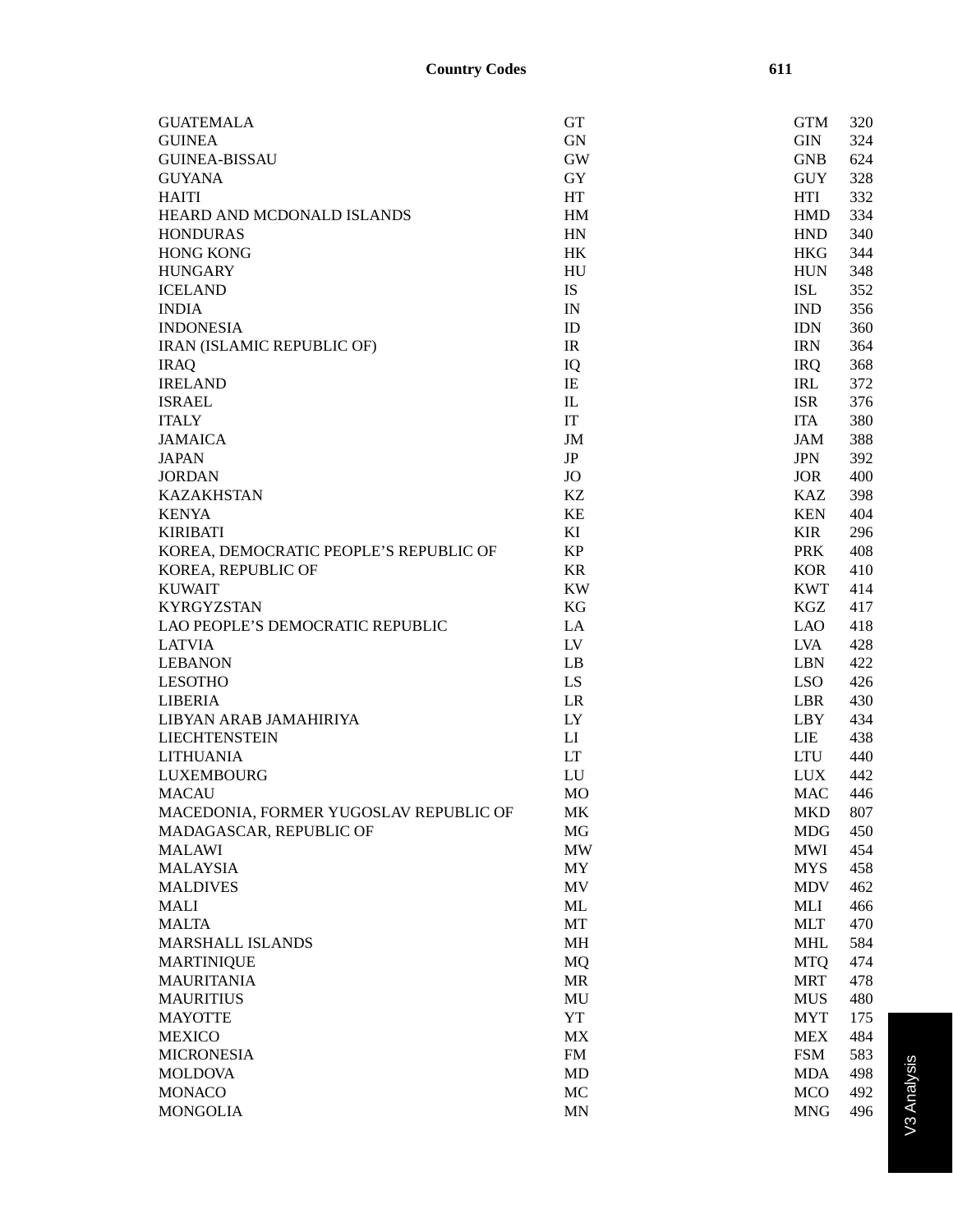| <b>MONTSERRAT</b>                | <b>MS</b>              | <b>MSR</b><br>500 |
|----------------------------------|------------------------|-------------------|
| <b>MOROCCO</b>                   | MA                     | 504<br><b>MAR</b> |
| <b>MOZAMBIQUE</b>                | MZ                     | 508<br><b>MOZ</b> |
| <b>MYANMAR</b>                   | <b>MM</b>              | <b>MMR</b><br>104 |
| <b>NAMIBIA</b>                   | NA                     | <b>NAM</b><br>516 |
| <b>NAURU</b>                     | <b>NR</b>              | <b>NRU</b><br>520 |
| <b>NEPAL</b>                     | NP                     | <b>NPL</b><br>524 |
| <b>NETHERLANDS</b>               | <b>NL</b>              | <b>NLD</b><br>528 |
| NETHERLANDS ANTILLES             | AN                     | 530<br><b>ANT</b> |
| NEUTRAL ZONE                     | <b>NT</b>              | <b>NTZ</b><br>536 |
| <b>NEW CALEDONIA</b>             | NC                     | <b>NCL</b><br>540 |
| <b>NEW ZEALAND</b>               | NZ                     | <b>NZL</b><br>554 |
| <b>NICARAGUA</b>                 | NI                     | <b>NIC</b><br>558 |
| <b>NIGER</b>                     | <b>NE</b>              | <b>NER</b><br>562 |
| <b>NIGERIA</b>                   | NG                     | <b>NGA</b><br>566 |
| <b>NIUE</b>                      | <b>NU</b>              | <b>NIU</b><br>570 |
| NORFOLK ISLAND                   | NF                     | <b>NFK</b><br>574 |
| NORTHERN MARIANA ISLANDS         | <b>MP</b>              | <b>MNP</b><br>580 |
| <b>NORWAY</b>                    | NO                     | <b>NOR</b><br>578 |
| <b>OMAN</b>                      | <b>OM</b>              | 512<br><b>OMN</b> |
| <b>PAKISTAN</b>                  | PK                     | <b>PAK</b><br>586 |
| <b>PALAU</b>                     | <b>PW</b>              | <b>PLW</b><br>585 |
| <b>PANAMA</b>                    | PA                     | PAN<br>590        |
| PAPUA NEW GUINEA                 | PG                     | <b>PNG</b><br>598 |
| <b>PARAGUAY</b>                  | <b>PY</b>              | <b>PRY</b><br>600 |
| <b>PERU</b>                      | PE                     | <b>PER</b><br>604 |
| <b>PHILIPPINES</b>               | <b>PH</b>              | PHL<br>608        |
| <b>PITCAIRN</b>                  | PN                     | <b>PCN</b><br>612 |
| <b>POLAND</b>                    | PL                     | POL<br>616        |
| <b>PORTUGAL</b>                  | PT                     | <b>PRT</b>        |
| PUERTO RICO                      | PR                     | 620<br>PRI        |
| <b>QATAR</b>                     |                        | 630               |
|                                  | QA                     | 634<br>QAT        |
| <b>REUNION</b><br><b>ROMANIA</b> | RE                     | <b>REU</b><br>638 |
|                                  | RO                     | <b>ROM</b><br>642 |
| <b>RUSSIAN FEDERATION</b>        | <b>RU</b>              | <b>RUS</b><br>643 |
| <b>RWANDA</b>                    | <b>RW</b>              | <b>RWA</b><br>646 |
| <b>ST. HELENA</b>                | <b>SH</b>              | <b>SHN</b><br>654 |
| SAINT KITTS AND NEVIS            | $\rm KN$               | KNA<br>659        |
| <b>SAINT LUCIA</b>               | LC                     | <b>LCA</b><br>662 |
| ST. PIERRE AND MIQUELON          | <b>PM</b>              | <b>SPM</b><br>666 |
| SAINT VINCENT AND THE GRENADINES | <b>VC</b>              | <b>VCT</b><br>670 |
| <b>SAMOA</b>                     | WS                     | <b>WSM</b><br>882 |
| <b>SAN MARINO</b>                | SM                     | 674<br><b>SMR</b> |
| <b>SAO TOME AND PRINCIPE</b>     | ${\cal S}{\cal T}$     | <b>STP</b><br>678 |
| <b>SAUDI ARABIA</b>              | <b>SA</b>              | <b>SAU</b><br>682 |
| <b>SENEGAL</b>                   | SN                     | <b>SEN</b><br>686 |
| <b>SEYCHELLES</b>                | <b>SC</b>              | <b>SYC</b><br>690 |
| <b>SIERRA LEONE</b>              | SL                     | <b>SLE</b><br>694 |
| <b>SINGAPORE</b>                 | $\mathbf{S}\mathbf{G}$ | <b>SGP</b><br>702 |
| <b>SLOVAKIA</b>                  | SK                     | <b>SVK</b><br>703 |
| <b>SLOVENIA</b>                  | SI                     | <b>SVN</b><br>705 |
| <b>SOLOMON ISLANDS</b>           | SB                     | <b>SLB</b><br>090 |
| <b>SOMALIA</b>                   | SO                     | SOM<br>706        |
| <b>SOUTH AFRICA</b>              | ZA                     | ZAF<br>710        |